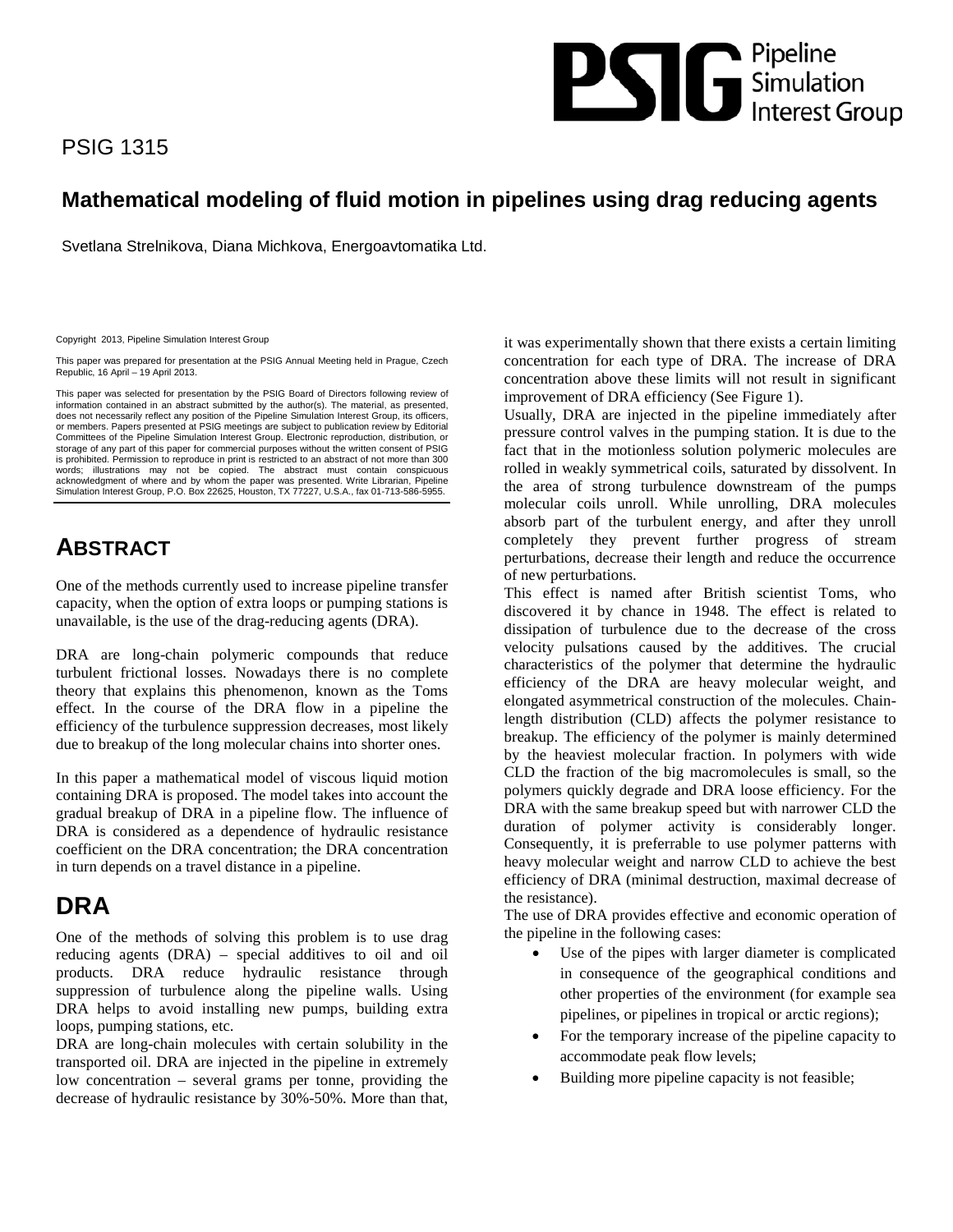- Pipeline is operated in zone of maximum possible pressure. Additives allow operating pipeline at higher capacity without pressure increase;
- There are restrictions on the pump capacity. With DRA the pipeline is able to operate at higher capacity on the same pumps.

Ideally, for the sake of efficiency DRA should dissolve in the transported fluid and be resistant to breakup in a turbulent flow. In fact the efficiency of DRA decreases while moving down a pipeline because of the breakup of large molecules. Polymer destruction in the turbulent flow is a serious problem due to close relation between hydraulic resistance decrease effect and polymer molecular weight. Polymer destruction during the flow can occur 1) at the beginning of the pipeline; 2)in the mid-flow due to the long stay in turbulent shearing field; 3) at the end of the pipeline (vertical turbulent effect). The first and the third factors are typically less important then the prevalent second factor.

Factors that affect operational characteristics of DRA are:

- Presence of turbulence, otherwise, in a laminar flow, DRA are useless;
- Viscosity (the lower is viscosity, the more efficient are DRA). The influence of viscosity depends on the flow regime. If the viscosity is quite high, the pipeline simply does not move from laminar to turbulent regime;
- Temperature (the higher the temperature, the lower the viscosity and the higher the solubility of the additives). With temperature increase the onset of the Toms effect shifts to higher Reynolds numbers.
- Inner diameter. This is related both with the decrease of the ratio of the wetted perimeter and sectional area of the pipeline (the effect occurs in the boundary area) and with the decrease of the shear stress on the pipeline walls;
- The fraction of water or paraffin in the oil. High fraction of water or paraffin reduces the efficiency of DRA.

In temperature range 0ºC - 50ºC (32F - 122F) the DRA efficiency varies by approximately 10%. Polymeric DRA are more efficient in low-viscosity oils, but the use of DRA is worthwhile in oils with viscosity 15-20 cSt.

According to experimental data, additives do not change crucial properties of the transported fluids. Injecting DRA Necadd-547 in diesel oil caused a drop only in one fluid parameter – filterability. It was established that after DRAenriched oil had passed through the pumps, i.e. after the destruction of polymeric molecules, the filterability did not differ from the normal value.

Nowadays the most adequate model to describe the flow of the fluid with DRA is so-called model with fluctuating layer (Prandtl model). During the flow of fluid with DRA viscoelastic "drops" of polymer (they are 3-4 times bigger than the molecules of dissolvent) drift to the pipeline walls, where a layer of a hydrodinamically active polymer is formed. Unlike absorptive layer, the fluctuating layer is a component of the moving volume of the fluid.

During the formation of the fluctuating layer the concentration of the polymer in the volume of flowing liquid decreases. At the same time this concentration increases in the boundary area. The increase of polymer concentration in boundary layer causes fluid to show characteristic viscoelastic properties which are related with the turbulence suppression.

In a boundary layer of the turbulent flow molecules undergo random actions of vorticity and deformations. Steady motion is interrupted by intensive surges of impeded fluid near the wall in the external area of boundary layer. Turbulent surges are drowned streams, these streams axial motion is motion with shear. At certain shear rates of a flow molecular coils unroll, and after unrolling they prevent further appearance of the surges.

A model with a fluctuating layer allows to explain many available experimental data. The strong dependence of hydraulic resistance decrease on DRA concentration (See Figure.1) is interpreted that this fluctuating boundary layer has certain size and after it is filled, the maximal efficiency of DRA is reached.

This theoretical model also allows to explain the influence of the polymeric molecular weight on the DRA efficiency. A polymer molecule must be of a certain minimal size, otherwise fluctuating layer will not be formed. Therefore DRA efficiency increases with increasing of the molecular weight of the polymer. But this process has limitations. As soon as macromolecule's size exceeds certain optimal value, spheres of influence of different molecules start overlapping, and there is no significant improvement of fluctuating layer formation.

Thereby, DRA affect turbulence mostly in the boundary layer, specifically in its transition zone. The transition zone is between the turbulent core and laminar boundary layer of the flow. In transition zone molecular viscosity and turbulent effects are equally important. The presence of macromolecules results in dissipation of high-frequency pulsations, decrease of the molecular viscosity and increase of the thickness of the laminar boundary layer. Beyond of the viscous layer there prevail large-scaled vortices of inertial origin and there is practically no DRA influence in the point of turbulence suppression.

At present there is no unified theory that allows one to quantify the change of the DRA influence as additives move down a pipeline. We only know that in the process of moving down a pipeline efficiency of turbulence suppression falls, presumably due to the breakup of long molecules into shorter ones. Suppression of turbulence is likely the result of destroying long molecules of polymer additives. It is known that when the oil flows through pipeline forks, sharp turns, restrictions and other obstacles of different kind (such pipeline places can initialize the formation of a vortex flow), the efficiency of the additive decreases. After passing a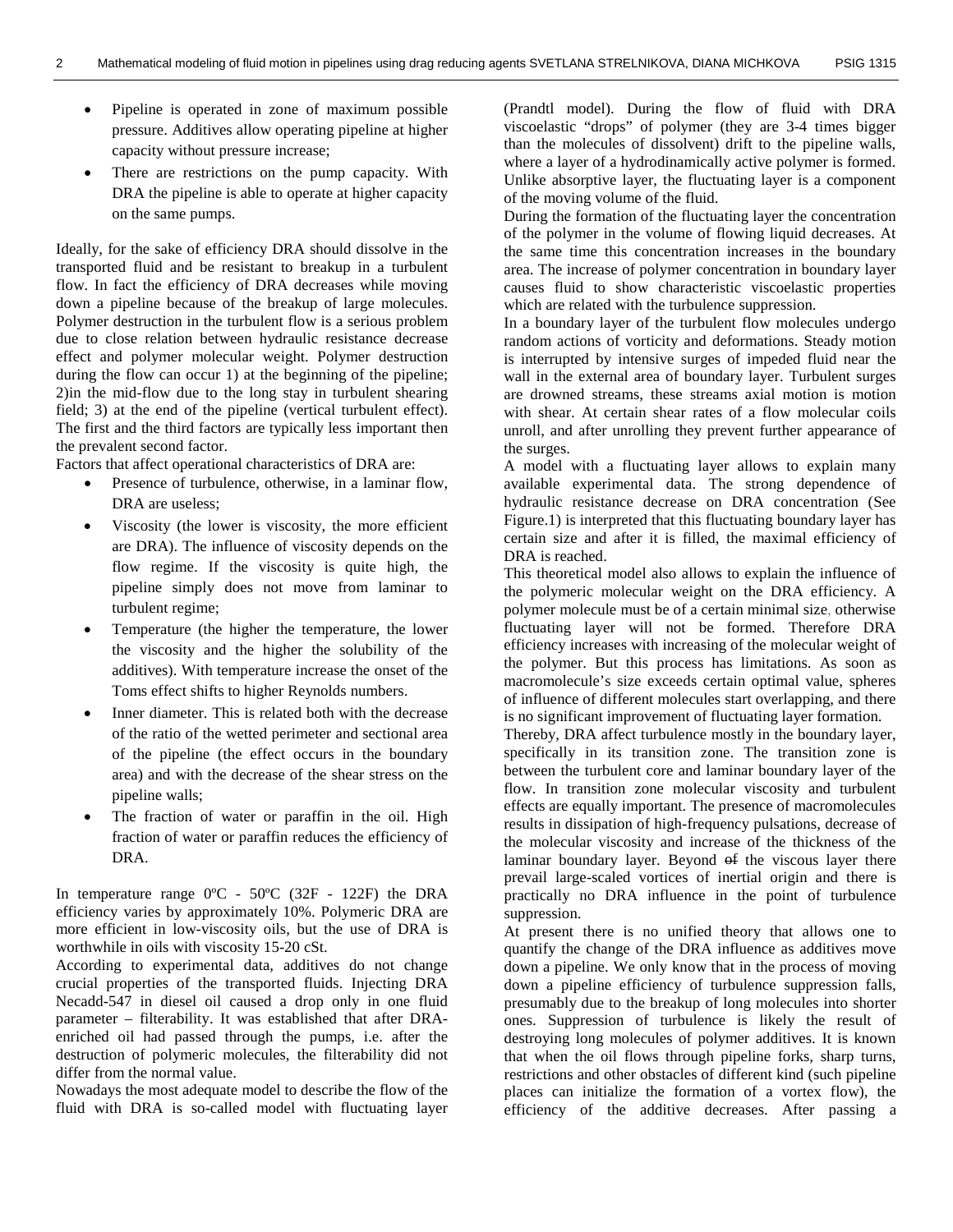centrifugal pump, where turbulence is very high, the efficiency of all known additives drops to zero and, if it is necessary to reduce the flow resistance of the next pipeline section after the pumping station, one has to re-inject DRA after the pumps.

It should be noted that the breakup of the additive only occurs after the dissolution of the commodity form in the flow of oil or oil products in which it is injected. Commodity forms of different manufacturers have different dissolution time, from several minutes to several hours. Additives that have long dissolution time may be ineffective in short pipelines and effective enough for relatively long. On the other hand undissolved additive is less prone to breakup even at such a significant turbulence, which occurs in centrifugal pumps, and this property may allow to inject DRA into the stream directly before the pumps, where due to the low pressure injection conditions are much simpler and more reliable, and therefore additive injection can be operated with the use of a simpler and cheaper equipment. Thus, the dissolution (activation) time of the additive is also its important characteristic.

DRA affect all the processes in the pipeline therefore obtaining a relation that allows taking DRA influence into account is a matter of interest. The presence of DRA is an important factor both for the computation of common processes (steady-state regimes, switching of the pumps, etc.) in the pipeline and the processes that are caused only by DRA. Such processes are processes of distribution of the DRA in the pipeline after beginning of the injection and removing of the DRA after stop of the injection.

## **MODELING**

Modeling of the steady-state regimes of pipeline flow is usually relatively simple. Generally, classical continuity equation and momentum conservation equation are assumed as basis. Being supplemented with geometrical properties of a pipeline and specified boundary conditions, these equations give a complete picture of the flow motion. This differential equation system is solved by the method of characteristics. As a solution one obtains distribution of flow pressures and velocities along the pipeline.

Modeling of transient regimes of flow motion is more complicated. An initial condition (in addition to geometrical properties of the pipeline and boundary conditions in case of steady-state regime) is needed. This is an initial distribution of the parameters of the flow in a pipeline. This regime is a certain starting position for the next modeling. Usually some steady-state regime, calculated by Bernoulli equation, is taken as such initial condition.

Differential equation system used for computation of flow motion in the pipeline:

$$
\frac{\partial p}{\partial t} + \rho c^2 \frac{\partial u}{\partial x} = 0,
$$
\n
$$
\frac{\partial u}{\partial t} + \frac{1}{\rho} \frac{\partial p}{\partial x} + \lambda \frac{u \cdot |u|}{2 \cdot D} + g \sin \gamma = 0
$$
\n(1)

- where  $p$  pressure;
- $c$  sound speed in a pipeline;
- $\rho$  oil density;
- $u$  flow velocity;
- $\lambda$  hydraulic resistance coefficient;
- $\gamma$  angle of the slope of a pipeline;
- *x* distance in a pipeline;
- *D* inner diameter of a pipeline.

For studying processes related to DRA, this model must be supplemented by a section that allows to calculate hydraulic resistance coefficient taking into account DRA's efficiency. Further the technique of identification how hydraulic resistance coefficient varies along the pipeline and relation between DRA's efficiency and hydraulic resistance will be examined.

#### **Dependence of hydraulic resistance coefficient on distance travelled by DRA in the pipeline**

As it was said before, most noticeably DRA influence affects the hydraulic resistance coefficient. So it is logical to examine the character of DRA destruction as a dependence of hydraulic resistance coefficient on current coordinate of the pipeline.

Identification of hydraulic resistance coefficient λ was done using the following formula:

$$
P_1 - P_2 + \rho g (H_1 - H_2) = \lambda \frac{L \rho u^2}{2D}
$$
 (2)

where  $P_1$ ,  $P_2$  and  $H_1$ ,  $H_2$  pressures and heights at the beginning and at the end of a pipeline respectively;

*ρ*– oil density;

- *L* length of pipeline section;
- $u$  flow velocity;
- *D*  pipeline inner diameter;

The dependence of hydraulic efficiency on distance travelled by DRA is built along the full length of pipeline section, filled with DRA. Coordinates of plot points in X-direction were determined the following way: examined section of the pipeline was divided into smaller (about 20-30 km, 12.4 – 18.6 miles) sections in succession, for each small section  $\lambda$  was calculated, each  $\lambda$  was assigned the coordinate of the midpoint of this section.

Such choice of points is associated with necessity to reduce errors, that are high enough in case of  $\lambda$  computation for pipeline section between adjacent pressure sensors (distance between them can be rather small, as low as 5 km, or 3.1 miles). At the same time, further length increase of the examined sections would result in sufficient decrease of the quantity of experimental points that would not allow to obtain a distinguished plot. Also when sections for hydraulic resistance coefficient calculation are chosen, it is necessary to exclude sections with close values of pressure and head at the beginning and at the end, because this considerably increases errors.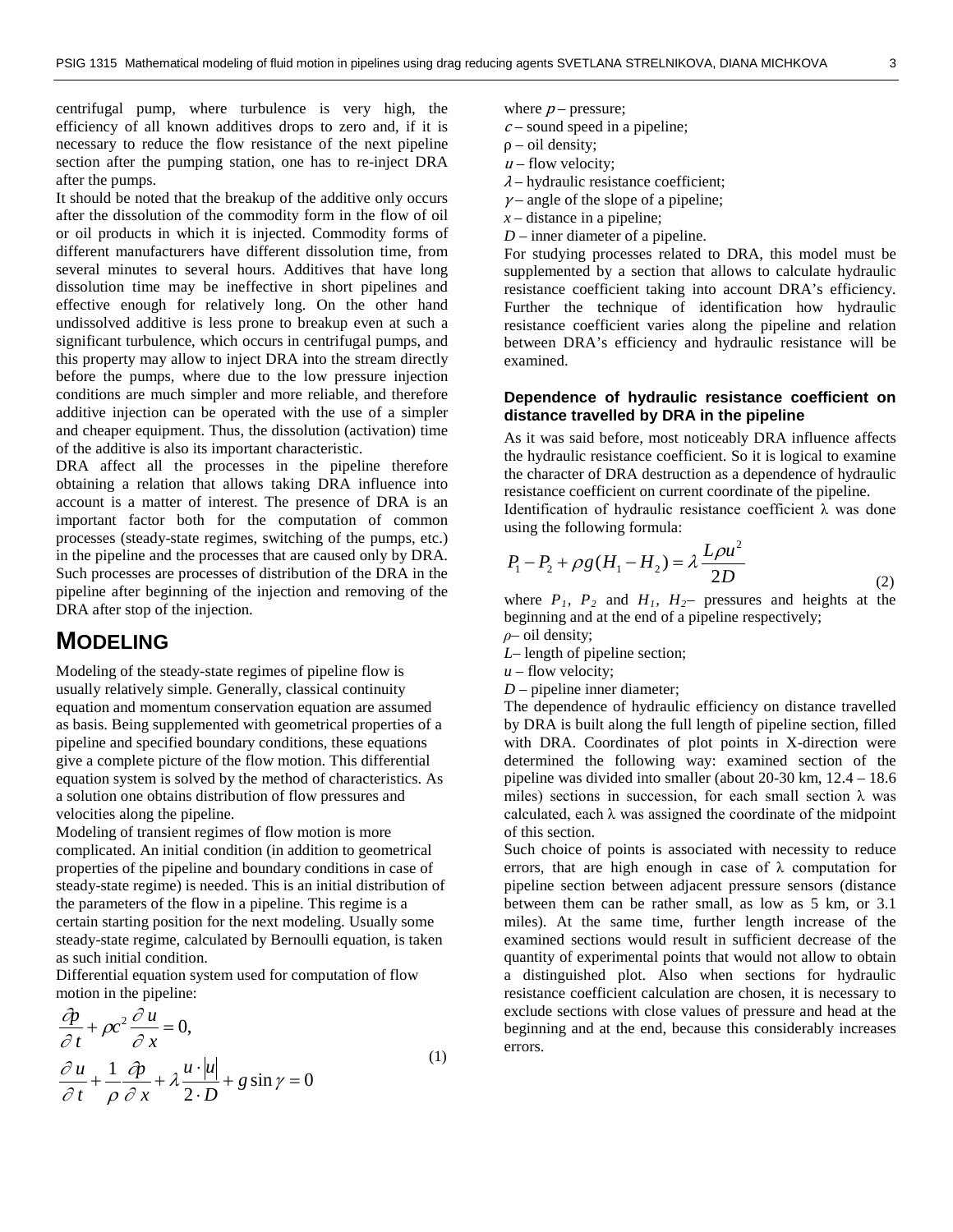#### **Dependence of DRA efficiency on distance travelled in the pipeline**

Hydraulic efficiency of DRA is usually estimated as a relative decrease of hydraulic resistance coefficient of the pipeline, i.e.

$$
\varphi(x) = \frac{\lambda_0 - \lambda_{DRA}(x)}{\lambda_0} \cdot 100\%,\tag{3}
$$

where  $\varphi$  –DRA efficiency;

*λ0* – hydraulic resistance coefficient without DRA in pipeline;  $\lambda_{DRA}$  –hydraulic resistance coefficient with DRA in pipeline; *x* – distance in a pipeline.

If there is opportunity to obtain experimental data to calculate resistance in pipeline without DRA on the same small sections where it was calculated with DRA, it is better to calculate  $\lambda_0$ for each small section, so  $\lambda_0$  will be a function of a travelled distance. If there is no such opportunity (one can not obtain data about commodity without DRA) to estimate hydraulic resistance in the pipeline with the same flow rate without DRA can be used Blazius formula

$$
\lambda_0 = \frac{0.3164}{\sqrt[4]{\text{Re}}},\tag{4}
$$

where  $Re$  – Reynolds number.

Naturally, Blazius  $\lambda_0$  estimation yields to direct identification in respect of accuracy. Firstly because Blazius formula is empirical and owing to thes has its own errors and secondly hydraulic resistance can alter in the different sections of the pipeline under local properties (different wall thickness, different pressure losses on the valves).

Using (4), one can find DRA efficiency on each examined pipeline section and draw a corresponding plot.

#### **Significance of DRA efficiency change for modeling**

One of the principal equations of flow motion is momentum conservation equation already named above.

$$
\frac{\partial u}{\partial t} + \frac{1}{\rho} \frac{\partial p}{\partial x} + \lambda(x) \frac{u \cdot |u|}{2 \cdot D} + g \sin \gamma = 0,
$$
\n
$$
\lambda \frac{u \cdot |u|}{2}
$$
\n(5)

In this equation the term  $2 \cdot D$  stands for the hydraulic losses in the pipeline. Using (3) one can obtain the following equation

$$
\lambda(x) = \lambda_0 \left( 1 - \frac{\varphi(x)}{100} \right)
$$
\n(6)

Substitution of (6) into (5) allows taking DRA influence on flow motion into account in process of modeling.

## **Expiremental results**

This section will examine the processes of oil transport with DRA in three pipelines with different fluids, inner diameters and capacities.

#### **Pipeline#1 (See Figure 2)**

Oil pipeline, inner diameter 0.5 m (19.69 inches), density 845 kg/m<sup>3</sup>(7.05575 Ib/gal), viscosity 9 cSt, oil flow 1580 m<sup>3</sup>/h (6957 gal/min), flow velocity 2.2 m/s (4.92 miles/hour), Reynolds number 123900.

Figures 3 and 4 show the dependence of the hydraulic resistance on distance traveled by DRA in the Pipeline I.

Analyzing data from graphs, we can conclude that they are reasonably well approximated by a simple linear dependence

 $y = -0.14x + 30.06$  for the section between pumping station-1 and pumping station-2

 $y=-0.15x+35.37$  for the section between pumping station-2 and pumping station-3

(distance *x* is in kilometers).

Free coefficient (i.e, the initial efficiency) varies as there are different rates of additives on the PS-1 and PS-2.

Figures 5 and 6 show the dependence of the DRA efficiency on the distance in the pipeline I.

The coefficients of slope of efficiency are almost the same at both sites, i.e. breakup of the additives in these sections occurs with the same speed and is virtually independent of the initial efficiency.

#### **Pipeline#2 (See Figure 3)**

Diesel pipeline, inner diameter 0.5 m (19.69 inches), density 850 kg/m<sup>3</sup>(7.0975 Ib/gal), viscosity 3 cSt, flow 1050 m<sup>3</sup>/h (4623 gal/min), flow velocity 1.5 m/s (3.36 miles/hour), Reynolds number 248600.

Figures 3 and 4 show the dependence of the hydraulic resistance on distance traveled by DRA in the Pipeline II.

Figures 5 and 6 show the dependence of the DRA efficiency on the distance in the pipeline II.

Dependence of the DRA efficiency on the distance is approximated by a hyperbolic dependence of the form

## $y = C / x^{\alpha}$ , where C,  $\alpha$  - constants.

### **Pipeline#3 (See Figure 4)**

Oil pipeline, inner diameter 1 m (39.38 inches), density850 kg/m3(7.0975 Ib/gal), viscosity 9 cSt, oil flow 3600 m3/h (15850 gal/min), flow velocity 1.27 m/s (2.84 miles/hour), Reynolds number 141500.

Figures 3 and 4 show the dependence of the hydraulic resistance on distance traveled by DRA in the Pipeline III.

Figures 5 and 6 show the dependence of the DRA efficiency on the distance in the pipeline III.

Dependence is approximated by the function  $y=Cexp^{\alpha}$ , the constant C in this case is some ideal peak efficiency of the additive on this pipeline.

## **ANALYSIS OF RESULTS AND CONCLUSIONS**

In all considered pipelines one can observe that DRA efficiency reduces as DRA move down a pipeline. The most common hypothesis is that this process is caused by mechanical breakup of the DRA polymer chains. This hypothesis is largely based on observations from the field of polymer chemistry, from which it follows that the effect of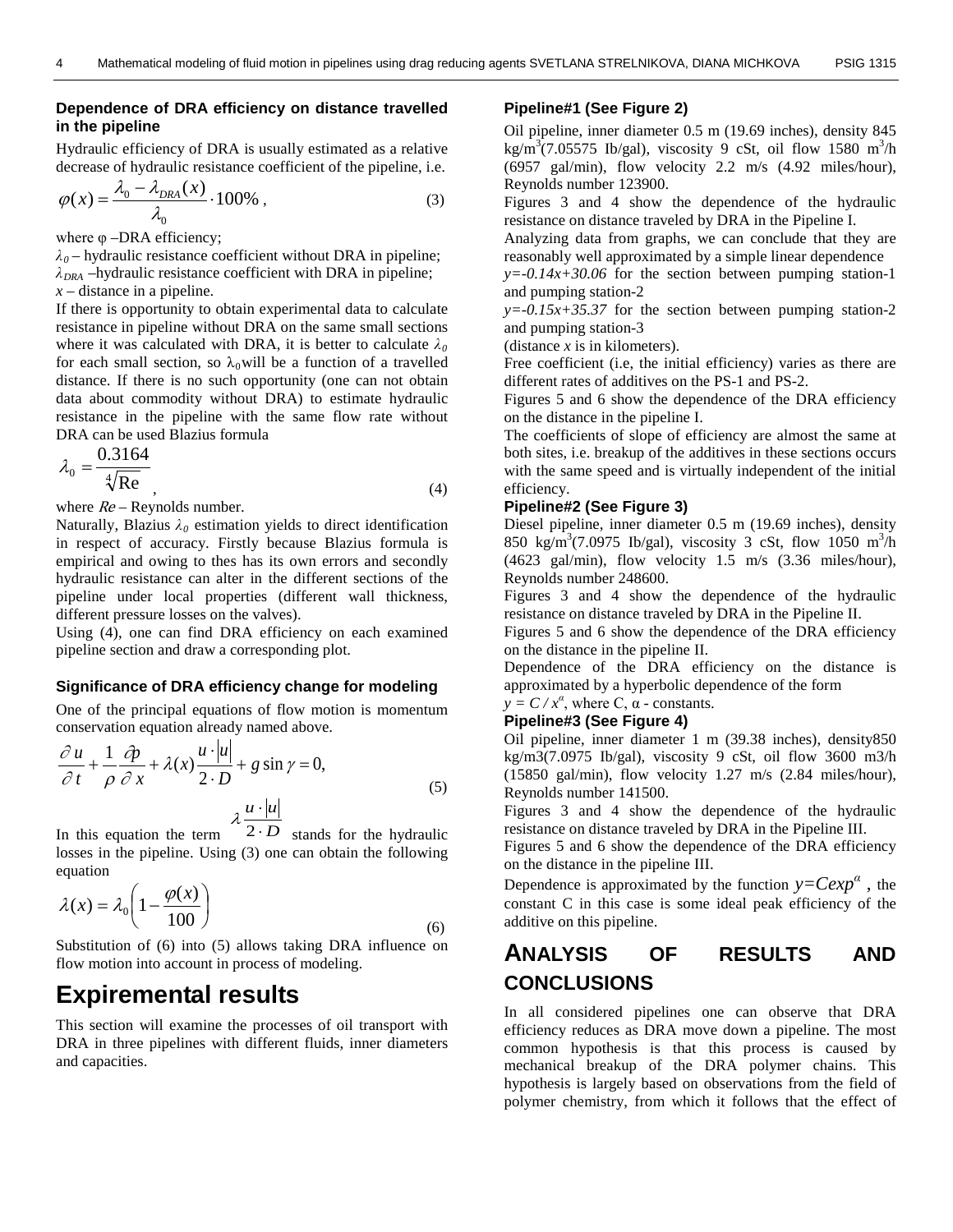decrease of resistance strongly depends on the molecular weight of the polymer.

Regardless of the mechanism of this process, the efficiency of DRA decreases as DRA move down a pipeline, respectively, increases the coefficient of hydraulic resistance.

We can assume that the linear dependence of the efficiency on the distance in the Pipeline-I is associated with a small (compared to the Pipelines II and III) length of sections, where oil transports with DRA. Perhaps in case of increasing the length of this section dependence of the efficiency on the distance in the Pipeline-I will become exponential as well as in the Pipeline III.

In general, for the sake of modeling accuracy, the best option is the identification of the empirical dependence of the efficiency of DRA on traveled distance in the pipeline, because this dependence can vary considerably for different pipelines as well as for different types of DRA for the same

pipe.

#### **Biographies of the authors**

Svetlana Strelnikova is an engineer at Energoavtomatika Ltd., Moscow, Russia. She has five years experience in working with real-time systems of mathematical modeling of fluid motion in pipelines. She is a third-year postgraduate student at Moscow Institute of Physics and Technology.

Diana Michkova is an engineer at Energoavtomatika Ltd., Moscow, Russia. She has three years experience in working with leak detection systems, based on physical measurements. She is a first-year postgraduate student at Moscow Institute of Physics and Technology.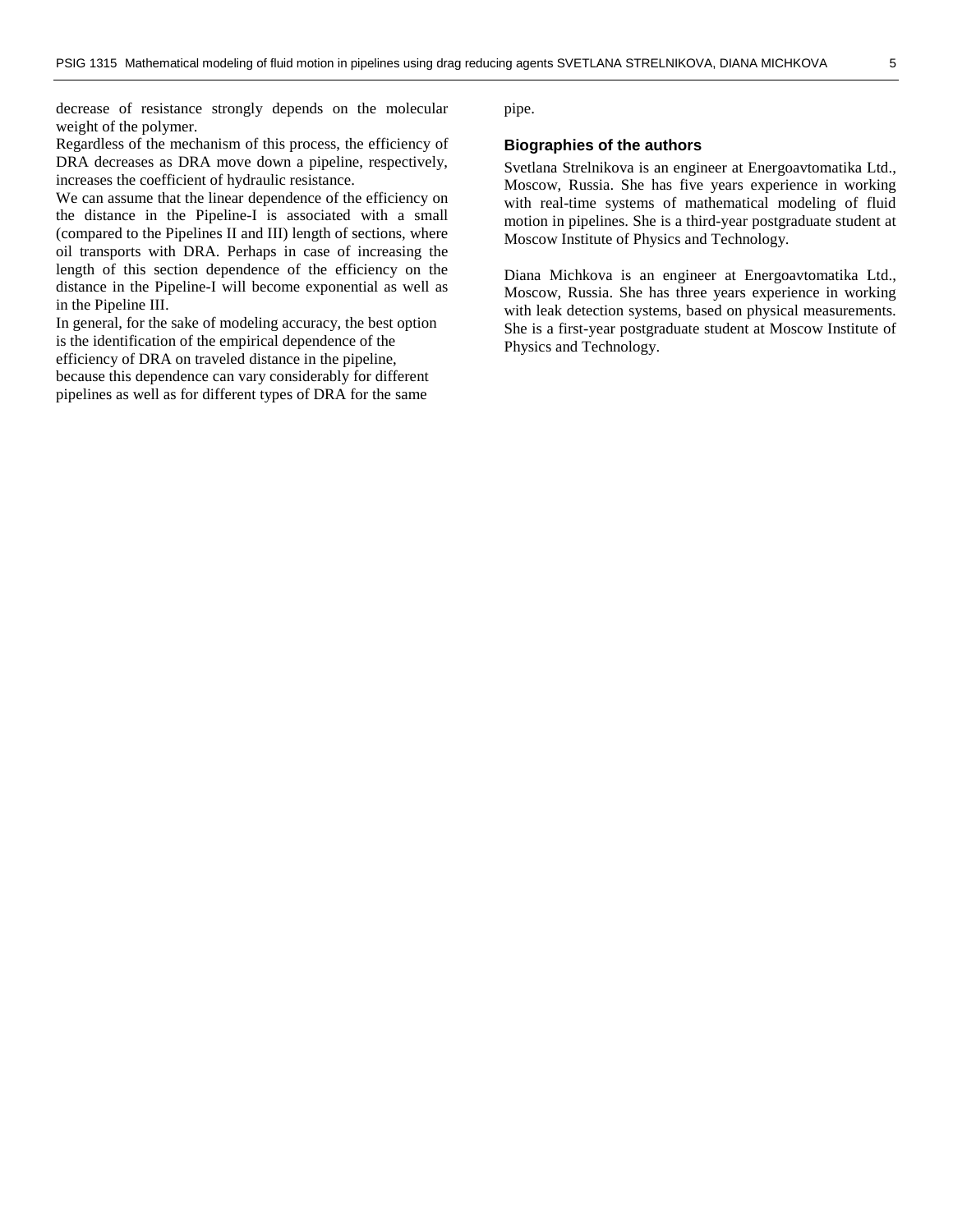## **FIGURES**



Figure 1 Typical relation of DRA efficiency on concentration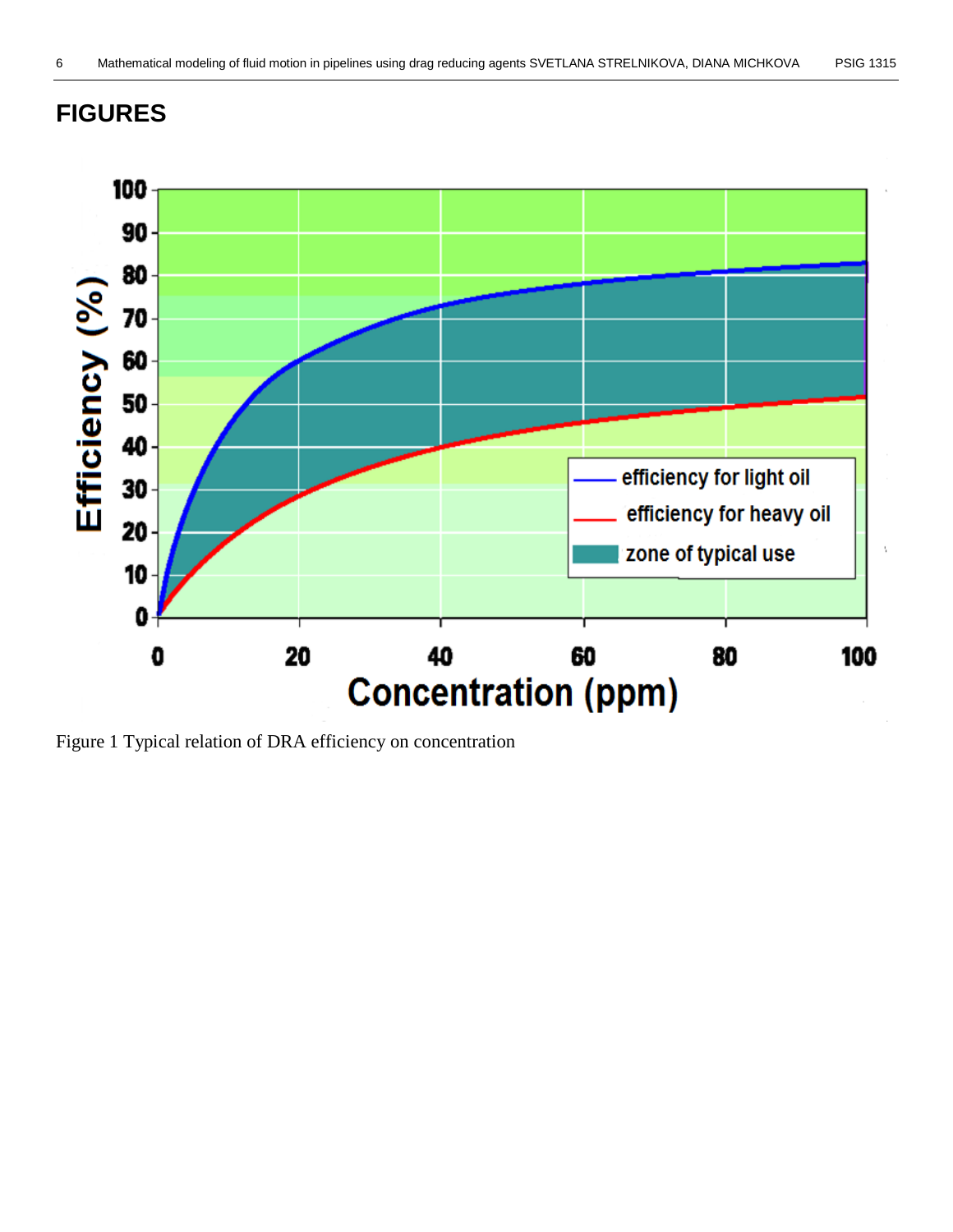

Figure 2 Scheme of the Pipeline#1



Figure 3 Scheme of the Pipeline#2



Figure 4 Scheme of the Pipeline#3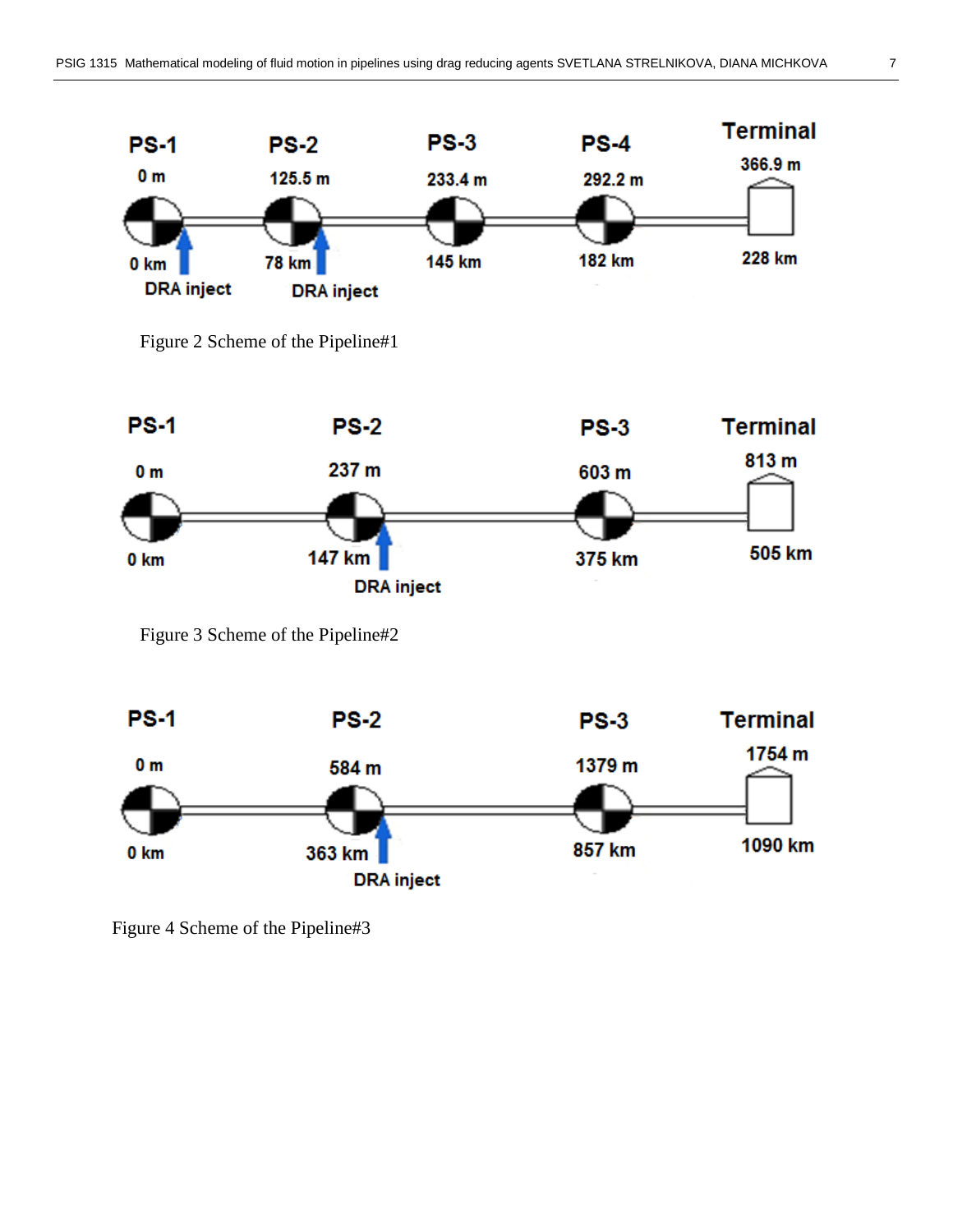

Figure 5 Dependence of hydraulic resistance on distance travelled by DRA in Pipeline#1 PS-1 – PS-2



Figure 6 Dependence of hydraulic resistance on distance travelled by DRA in Pipeline#1 PS-2 – PS-3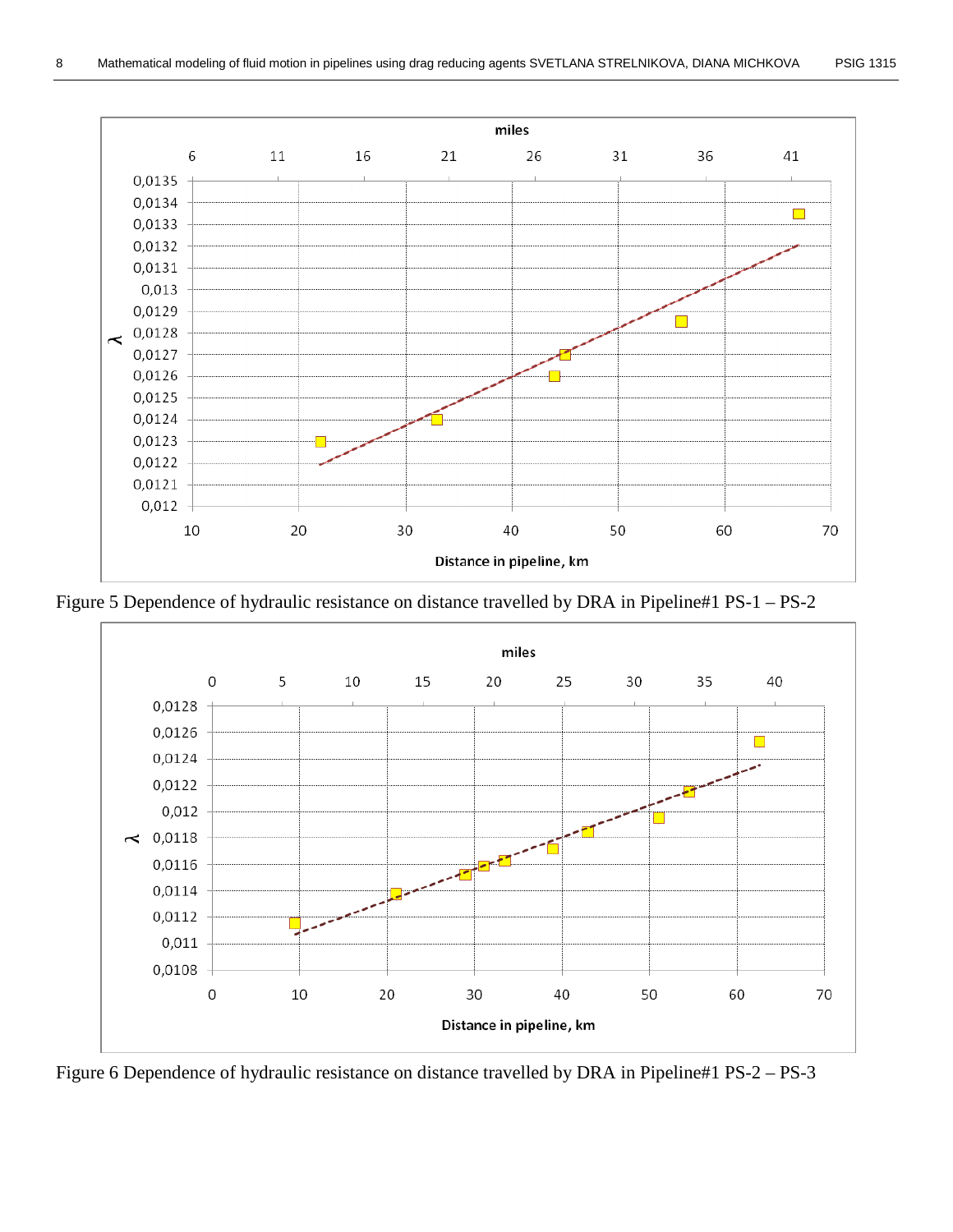

Figure 7 Dependence of efficiency on distance travelled by DRA in Pipeline#1 PS-1 –PS-2



Figure 8 Dependence of efficiency on distance travelled by DRA in Pipeline#1 PS-2 – PS-3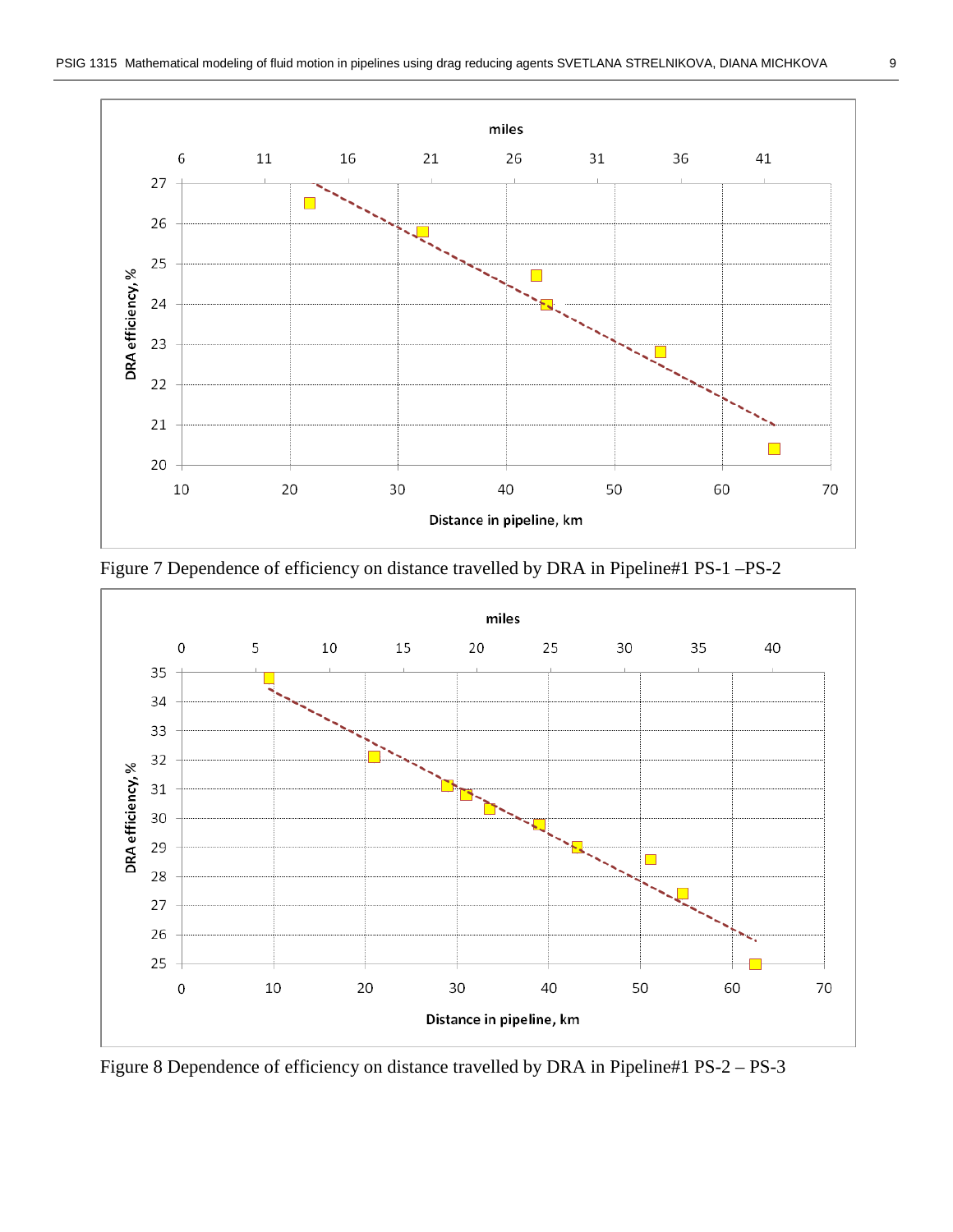



Figure 9 Dependence of hydraulic resistance on distance travelled by DRA in Pipeline#2

Figure 10 Dependence of efficiency on distance travelled by DRA in Pipeline#2